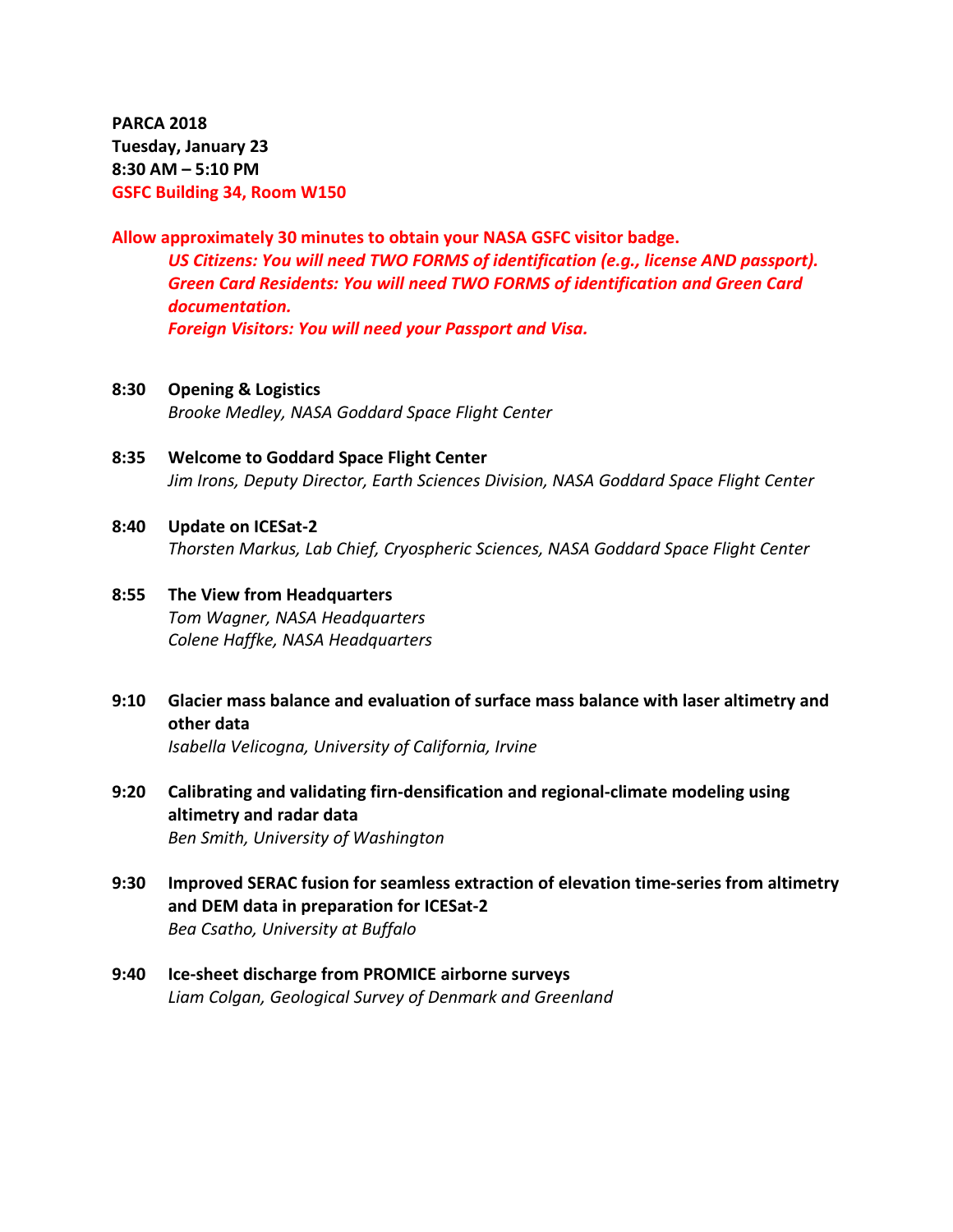- **9:50 The Effects of Low-Permeability Ice Slabs on Altimetry-Based Mass Balance Estimates of the Greenland Ice Sheet** *Mike MacFerrin, University of Colorado, Boulder*
- **10:00 A surface energy and mass balance model for the Ice Sheet System Model assimilation framework: integration and validation** *Nicole-Jeanne Schlegel, Jet Propulsion Laboratory*
- **10:10 Greenland ice sheet surface mass balance simulated by the NASA GISS ModelE2 GCM** *Patrick Alexander, Lamont-Doherty & NASA Goddard Institute for Space Studies*
- **10:20 Discussion** *Led by Sophie Nowicki and Brooke Medley*

# **10:40 BREAK COFFEE/TEA FOR PURCHASE AT THE BUILDING 34 CAFÉ**

**11:00 Greenland GPS Network**

*Marc Stieglitz, Arctic Natural Sciences Program, Office of Polar Programs, NSF*

- **11:10 Changes in Greenland and Alaska Ice Surface Roughness and Relationships to Glacial Acceleration — Analyses Using Altimeter Data from ICESat, CryoSat-2 and ICESat-2 Simulator Instruments** *Ute Herzfeld, University of Colorado, Boulder*
- **11:20 Greenland Ice Mapping Project: Measuring rapid ice flow** *Ian Joughin, University of Washington*
- **11:30 Glacier bed knickpoints limit inland thinning around the Greenland Ice Sheet** *Denis Felikson, University of Texas at Austin*
- **11:40 Only skin deep? Evaluating the utility of Landsat sea surface temperatures in Sermilik Fjord**

*Tasha Snow, University of Colorado, Boulder*

- **11:50 Retreat of Southeast Greenland glaciers explained by Operation Icebridge and Ocean Melting Greenland data** *Romain Millan, University of California, Irvine*
- **12:00 On the ocean-induced retreat of northwest Greenland glaciers: insights from Oceans Melting Greenland (OMG) bathymetric mapping in 2017** *Michael Wood, University of California, Irvine*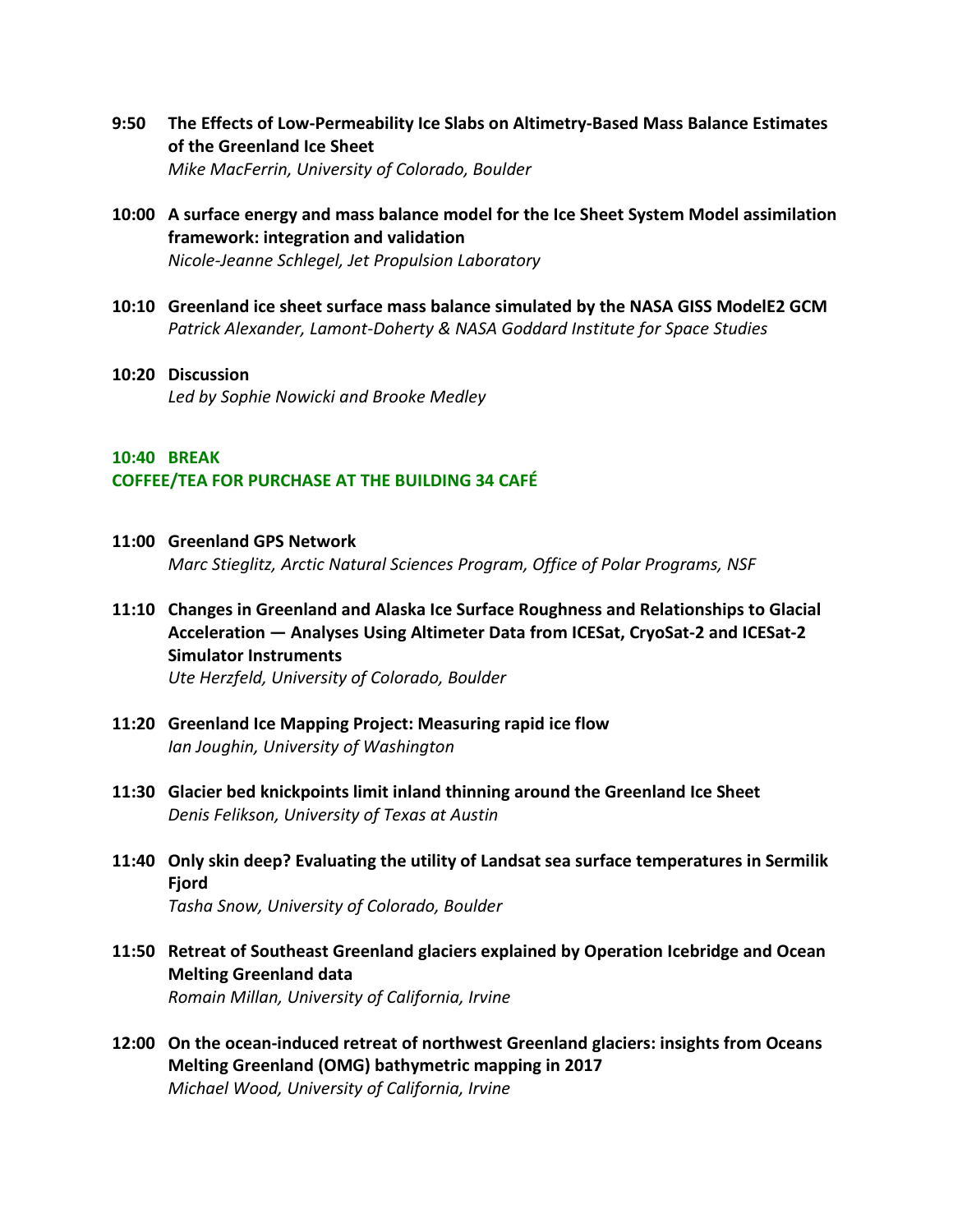#### **12:10 Discussion**

*Led by Joe MacGregor and Brooke Medley*

# **12:30 LUNCH LUNCH FOR PURCHASE AT THE BUILDING 34 OR BUILDING 1, 33 CAFÉS**

- **1:30 Direct measurements of meltwater runoff on the Greenland Ice Sheet** *Laurence C. Smith, University of California, Los Angeles*
- **1:40 Meltwater storage in near-surface low-density bare ice in the Greenland Ice Sheet ablation zone** *Matthew Cooper, University of California, Los Angeles*
- **1:50 Airborne radar observations of Greenland firn aquifers** *Rick Forster, University of Utah*
- **2:00 18 Year Record of Surface Melt Impact on the Greenland Ice Sheet from MODIS where and when firn was modified by melt** *Mark Fahnestock, University of Alaska, Fairbanks*
- **2:10 Discussion** *Led by Luke Trusel and Brooke Medley*

# **2:30 BREAK**

# **COFFEE/TEA FOR PURCHASE AT THE BUILDING 34 CAFÉ**

- **3:00 Decoding the Impacts of Hydrologic Shear Weakening on Jakobshavn Isbræ Regional Ice Flow: Insights from Measurements and Modeling** *Derrick Lampkin, University of Maryland*
- **3:10 Transient subglacial water storage and movement inferred at Helheim Glacier** *Carolyn Roberts, University at Buffalo*
- **3:20 Quantifying Water Retention Within the Greenland Ice Sheet using Airborne Radar Sounder**

*Winnie Chu, Stanford University*

**3:30 A constraint upon the basal water distribution and thermal state of the Greenland Ice Sheet from radar bed-echoes** *Thomas Jordan, University of Bristol and Stanford University*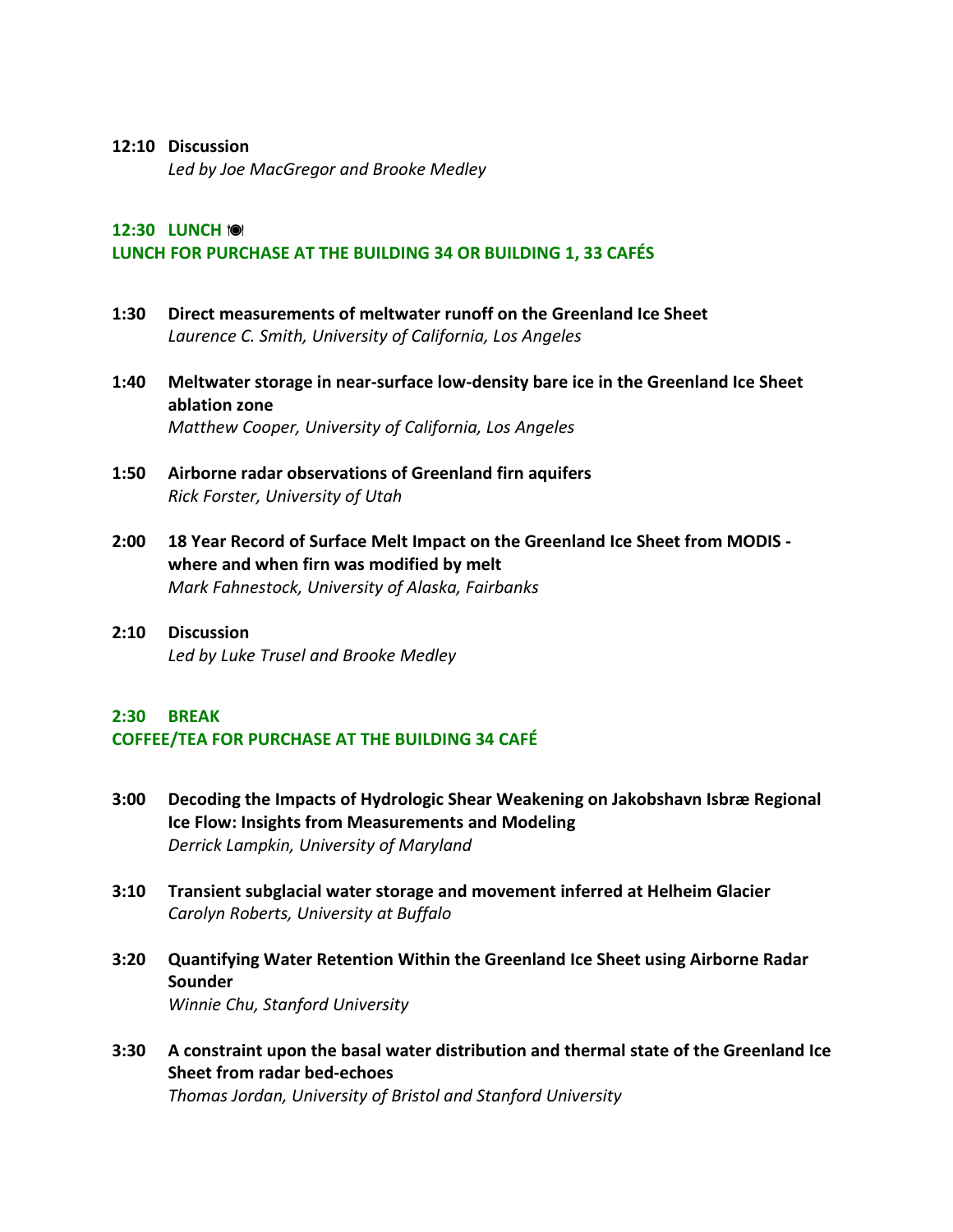**3:40 A new high resolution geothermal heat flux distribution for Greenland derived from magnetic anomalies** *Yasmina Martos, NASA Goddard Space Flight Center and University of Maryland*

**3:50 Update on activities and plans at Summit Station and plans for the International Research Hub being developed by Denmark and Greenland** *Jennifer Mercer, National Science Foundation*

- **4:00 Discussion** *Led by Lauren Andrews and Brooke Medley*
- **4:20 Small group breakouts**
- **4:40 Groups reconvene for final discussion**

**5:30 POSTER SESSION & COCKTAIL HOUR 6:30 DINNER GSFC RECREATIONAL CENTER** *\$25 DUE AT THE DOOR*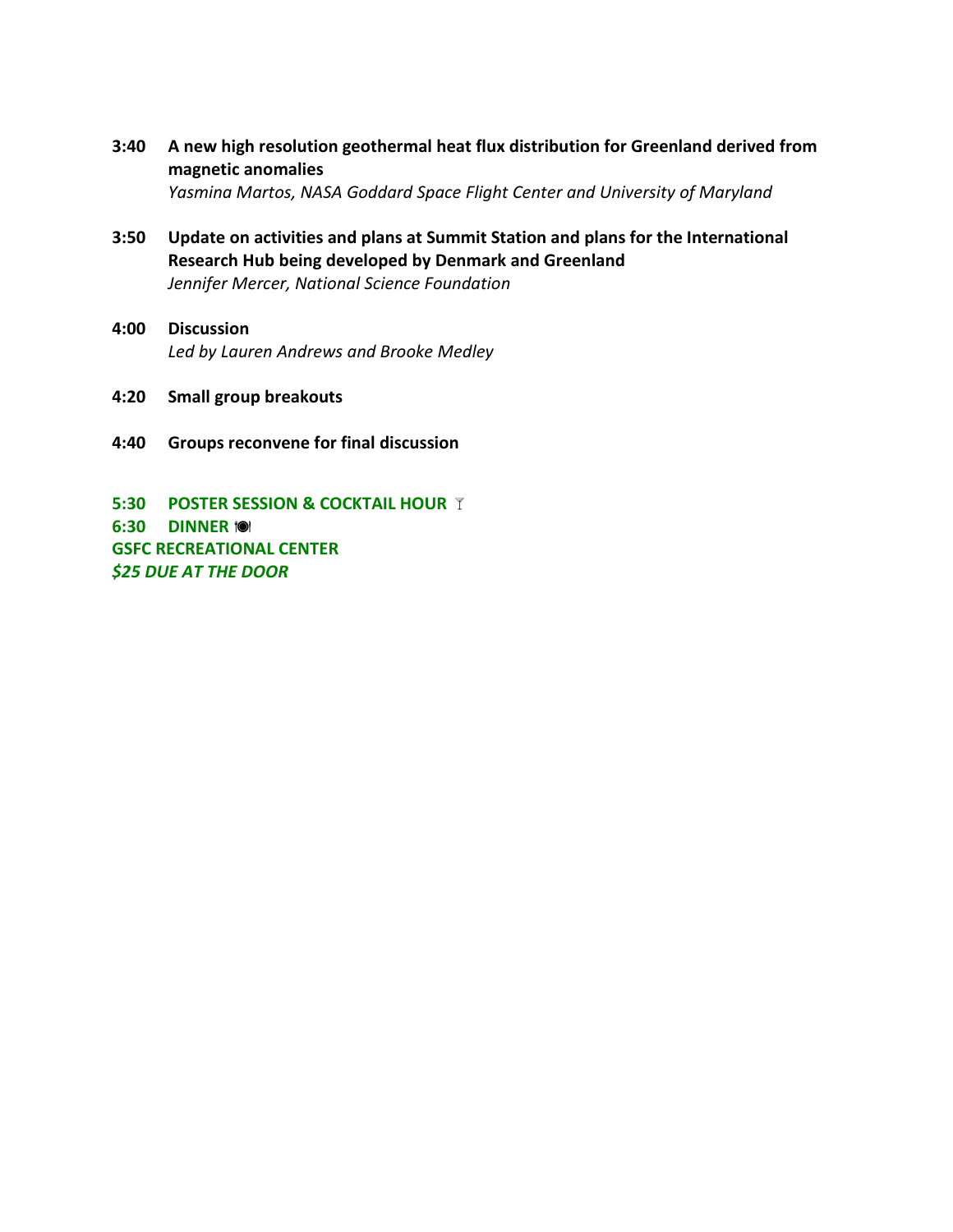**PARCA POSTERS Tuesday, January 23 5:30 PM GSFC Recreation Center, Building 92**

# **Visco-Elastic Response of Shear Weakening Due to Periodic Drainage of Water-Filled Crevasses** *John P. Cavanagh, University of Maryland, College Park*

**Subglacial roughness of the Greenland Ice Sheet: relationship with contemporary ice velocity and geology** *Michael Cooper, University of Bristol (presented by Thomas Jordan)*

**Recent (2015-2017) melt patterns over the Larsen C ice shelf from models and observations** *Rajashree (Tri) Datta, City University of New York*

**Robot Towed SWIR Camera for Specific Surface Area Retrieval** *Joshua Elliott, Dartmouth College*

**Cloud and boundary layer variability over Greenland observed from remote sensing and insitu observations** *Manisha Ganeshan, NASA Goddard Space Flight Center*

**Development of automated methods for terminus picking of the Greenland ice sheet from Landsat imagery**

*Sophie A. Goliber, The University of Texas at Austin* 

**Greenland ice sheet facies identification using Landsat spectra with airborne multi-channel, photon counting lidar and VSWIR spectroscopy** *David Harding, NASA Goddard Space Flight Center*

**The Ultra-Wideband Software-Defined Radiometer (UWBRAD) for Ice Sheet Internal Temperature Sensing: Results from the September 2017 Campaign** *Joel Johnson, The Ohio State University*

**Changes in OLR over Arctic as Depicted by AIRS, CERES, MERRA-2, and TOVS** *Jae N. Lee, University of Maryland, Baltimore County*

**Spatial Heterogeneity of Bed Processes in Supraglacial Streams** *Sasha Leidman, Rutgers, The State University of New Jersey*

**Preliminary assessment of the Modèle Atmosphérique Régionale (MAR) regional climate model over High Mountain Asia** 

*Melissa Linares, Lamont-Doherty Earth Observatory of Columbia University*